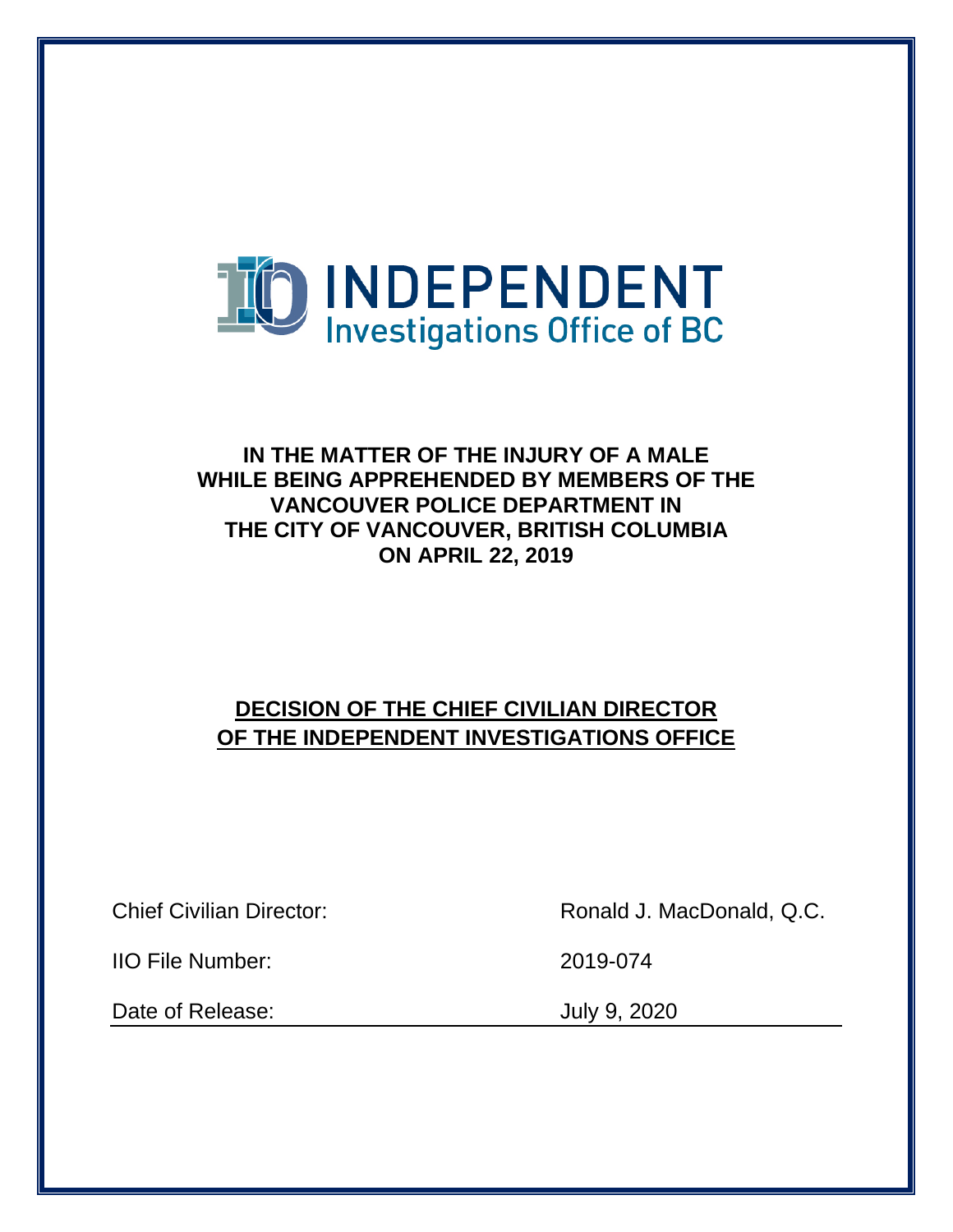THIS PARTY TO MALLY AS TO BLANK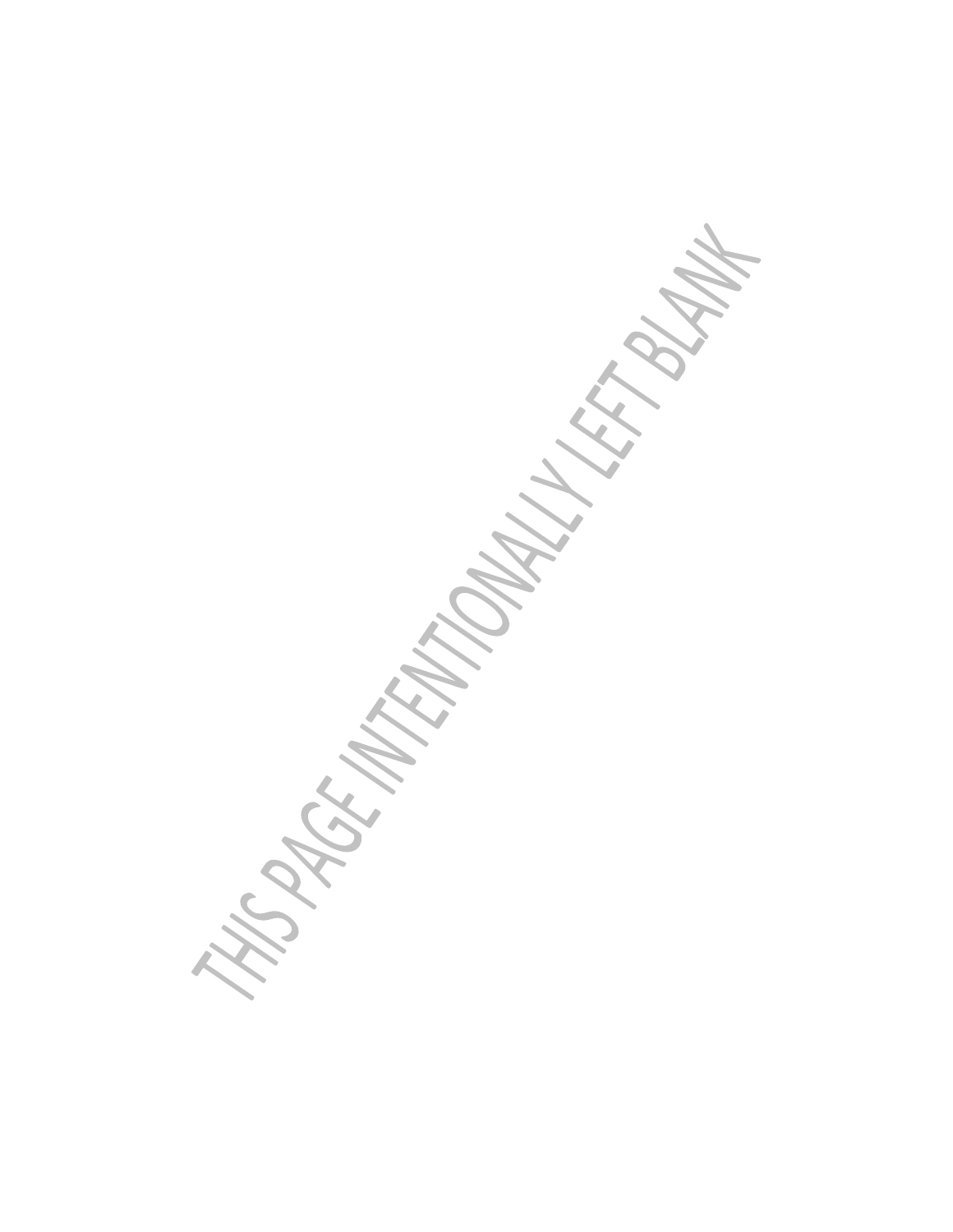### **Introduction**

In the early morning hours of April 22, 2019, Vancouver Police Department ('VPD') officers responded to a complaint from a resident saying his car had been broken into and giving a detailed description of the suspect. Officers located the suspect, the Affected Person ('AP') in this case, and then followed him for more than two hours, watching as he committed a series of property offences—including a residential break and enter before finally arresting him with the use of a Police Service Dog ('PSD'). AP suffered serious injuries in the arrest. The Independent Investigations Office ('IIO') was not notified until April 26, 2019, and commenced an investigation at that time. The narrative that follows is based on evidence collected and analyzed during the investigation, including the following:

- statements from AP, a civilian witness, a paramedic and six witness police officers;
- police Computer-Aided Dispatch ('CAD') and Police Records Information Management Environment ('PRIME') records;
- scene and photographic evidence; and
- medical records.

Pursuant to section 17.4 of the Memorandum of Understanding between the IIO and BC Police Agencies, officers who are the subject of an investigation are not compelled to submit their notes, reports and data. In this case, the Subject Officer ('SO') provided IIO investigators with access to his report of the incident in PRIME.

#### **Narrative**

AP told investigators that early on April 22, 2019, he was simply trying to take a bus from a location on the west side of Vancouver to Burnaby. He said that two males falsely accused him of breaking into their vehicle and told him they were calling the police. AP said he stood on the street waiting for police to attend, but when they did a police dog was set on him after he was told to get down on the ground, and he was badly injured.

At 1:13 a.m. that morning, Vancouver police had received a call from a civilian complainant saying his vehicle had been broken into and giving a detailed description of a male suspect. Witness Officers 1 and 2 ('WO1' and 'WO2'), working in plain clothes, responded and located AP a short distance away. AP matched the description of the suspect, but the officers did not arrest or detain and question him. Instead, they followed him and watched for a period of more than two hours while he committed a series of criminal offences.

They saw AP climb onto the roof of a strip mall, and for about 45 minutes listened to banging sounds from the roof as AP tried to break into commercial premises through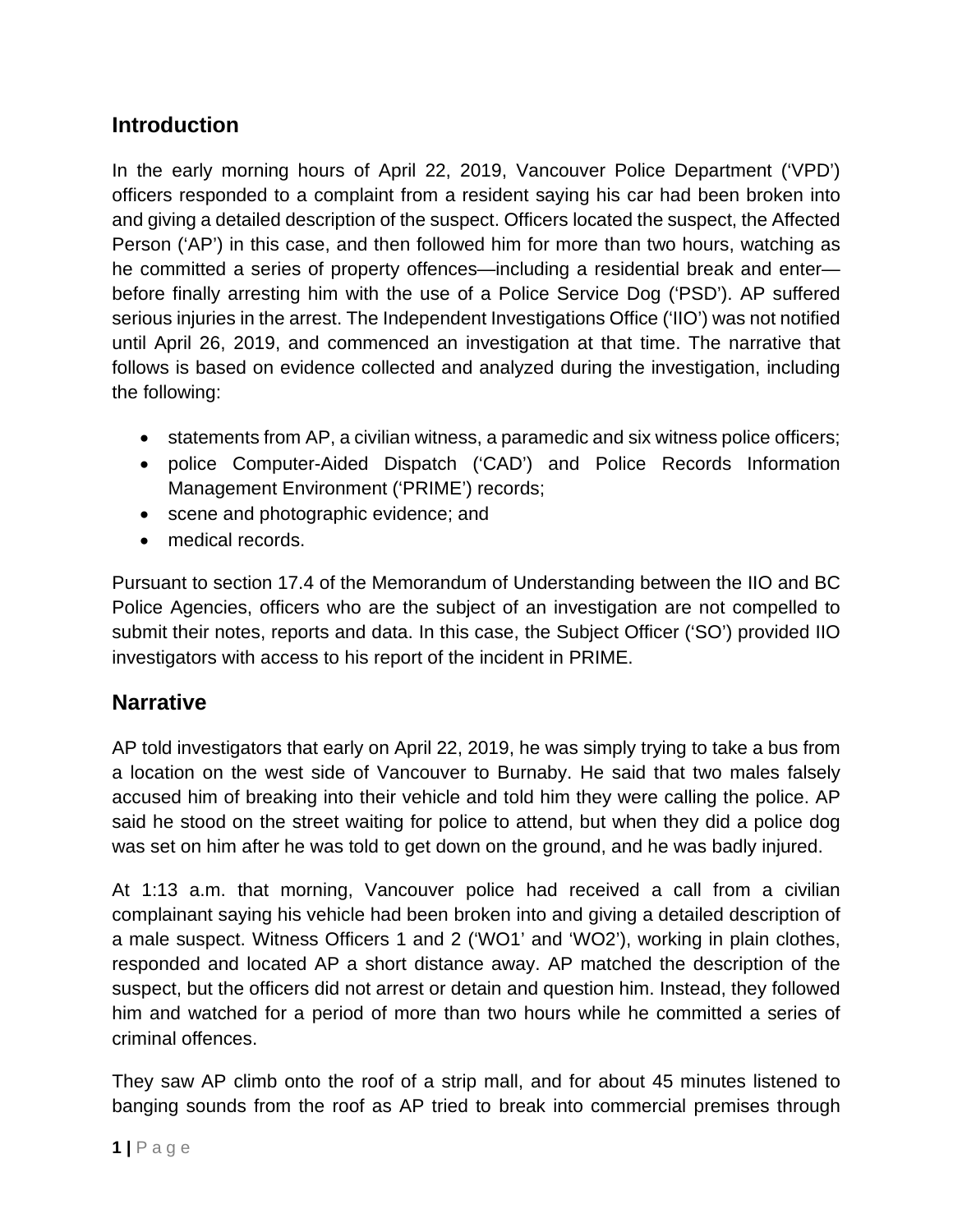several roof vents. After AP climbed down and officers watched him walk away, WO1 went up to the roof and found that a significant amount of damage had been done.

The officers then continued to follow and watch AP as he tried repeatedly to break into parked vehicles and commercial premises. In one case he was successful in breaking into a vehicle, including entering the trunk. At close to 3:00 a.m., the officers decided to arrest AP, but by now they had lost sight of him.

Another pair of plain-clothes officers, WO3 and WO4, who had joined the surveillance of AP, reported seeing him commit "multiple criminal offences", including breaking into a private residence and stealing property in a duffel bag. AP ran off when the alarm on one vehicle he was attempting to break into sounded, and these officers too lost sight of him.

AP was then tracked by the Subject Officer ('SO') with a PSD, and was located apparently hiding in the front yard of a home. Several officers converged on the location, which was a small area between the front wall of the house and a high hedge facing the street. WO1 said he could see AP's feet sticking out from under a bush, and could hear glass breaking. SO went into the confined space with the PSD. WO1 said he heard SO commanding AP to "Get down!" and as WO1 moved into the yard he saw AP holding onto the neck of the PSD and punching at it. WO1 said SO had his gun out, yelling "Don't hit my dog!"

The struggle went to the ground and as SO pulled the dog back from AP, WO1 and WO4 moved in to apply handcuffs. The arresting officers were able to identify AP positively as the same male they had earlier seen committing the string of property offences set out above. WO3 said that AP was resisting and non-compliant, and knee strikes were used to overpower him. He was finally under arrest at 3:20 a.m., and was taken to hospital for dog bite injuries, including the loss of part of one ear.

In his PRIME report, SO sets out a narrative very similar to that obtained from the other involved officers. He went to the scene of the first alleged car break-in shortly after 1:00 a.m., and then watched AP commit a string of criminal offences including breaking into and stealing from vehicles, multiple attempts to break into commercial premises and a residential break and enter, until all the officers "no longer had visual" on AP and it became necessary to pursue him using a dog.

AP was tracked to a spot where he had entered an enclosed residential yard or patio area, and SO sent the PSD ahead of him into the dark space and around the corner of the building. As he followed round the corner, SO said, he first saw AP trying to fend off the PSD with a backpack, which the dog tore from his hands. AP fled from the dog, throwing a second backpack at him, but then fell to the ground, at which point the PSD bit him in the chest and hand. As AP stood up with the dog still attached to his right hand, SO said, he could see AP was bleeding from the right ear and was attempting to push the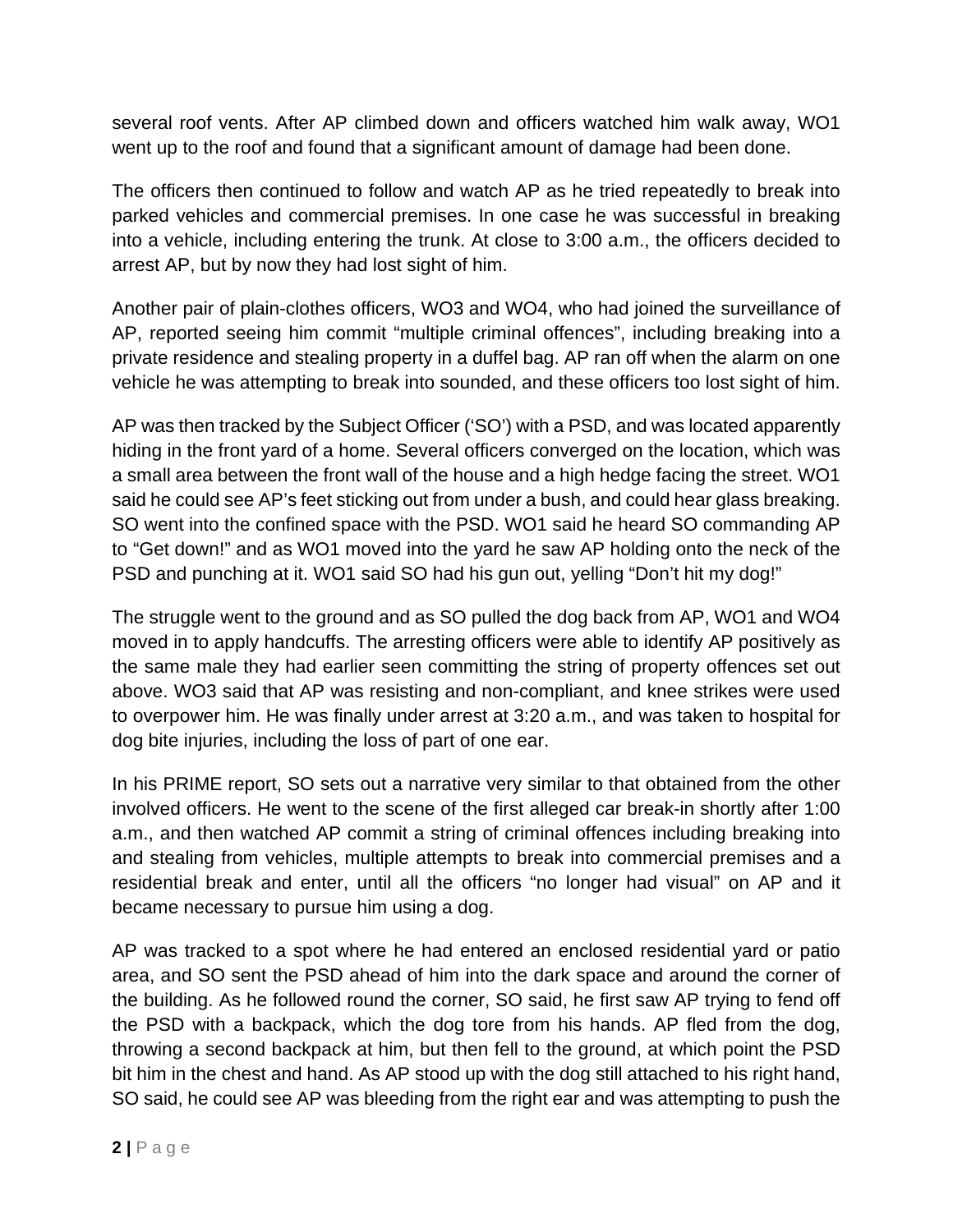dog away. SO said he drew his firearm and ordered AP back to the ground. AP fell to the ground and the dog was ordered to release him once other officers moved in to complete the arrest.

The backpacks were found to be property AP had stolen from a home and a vehicle during the previous two hours.

AP was observed by officers to be bleeding from the chest and hand, and a significant portion of his right ear was missing. He was transported to hospital, but VPD did not judge the injuries sufficiently serious to notify the IIO, and the case was instead referred to the Office of the Police Complaint Commissioner ('OPCC'). After an initial review of the file by the OPCC, it referred the investigation to the IIO on April 26, 2019.

## **Legal Issues and Conclusion**

The purpose of any IIO investigation is to determine whether there are reasonable grounds to believe that an officer, through an action or inaction, may have committed any offence in relation to an incident resulting in serious harm or death.

More specifically, the issue to be considered in this case is whether SO may have committed the offence of assault causing bodily harm or assault with a weapon by deploying the PSD on AP without justification. If SO was acting as required or authorized by law, on reasonable grounds, he was justified in using as much force (through the actions of the dog) as was necessary. Use of unauthorized or excessive force, on the other hand, could result in criminal liability.

In these circumstances, officers were clearly authorized to arrest AP, and since they had lost sight of him, it had become necessary to use the PSD to re-locate and apprehend him. AP was initially 'identified', in effect, by the PSD having tracked to him, and the officers who had witnessed AP's earlier offences were able to confirm that identification, so it seems clear that AP's account of having been taken down while innocently standing on the street is not reliable.

The yard where AP was hiding was small, and enclosed, and given the time of day it was dark. It was easy for AP to hide to avoid detection, which made him a greater threat to an officer entering the yard attempting to locate him. As a result, SO was justified in sending the PSD ahead of him into the yard, to confirm the location of AP and reduce the risk to the officer from a potential attack. It does not appear from the evidence that the dog was deliberately set on AP, but encountered him in the confined space and acted as it had been trained, by taking hold of him and maintaining a grip until officers could take over and complete the arrest. There is no suggestion in this case that the PSD continued to bite AP once he was restrained.